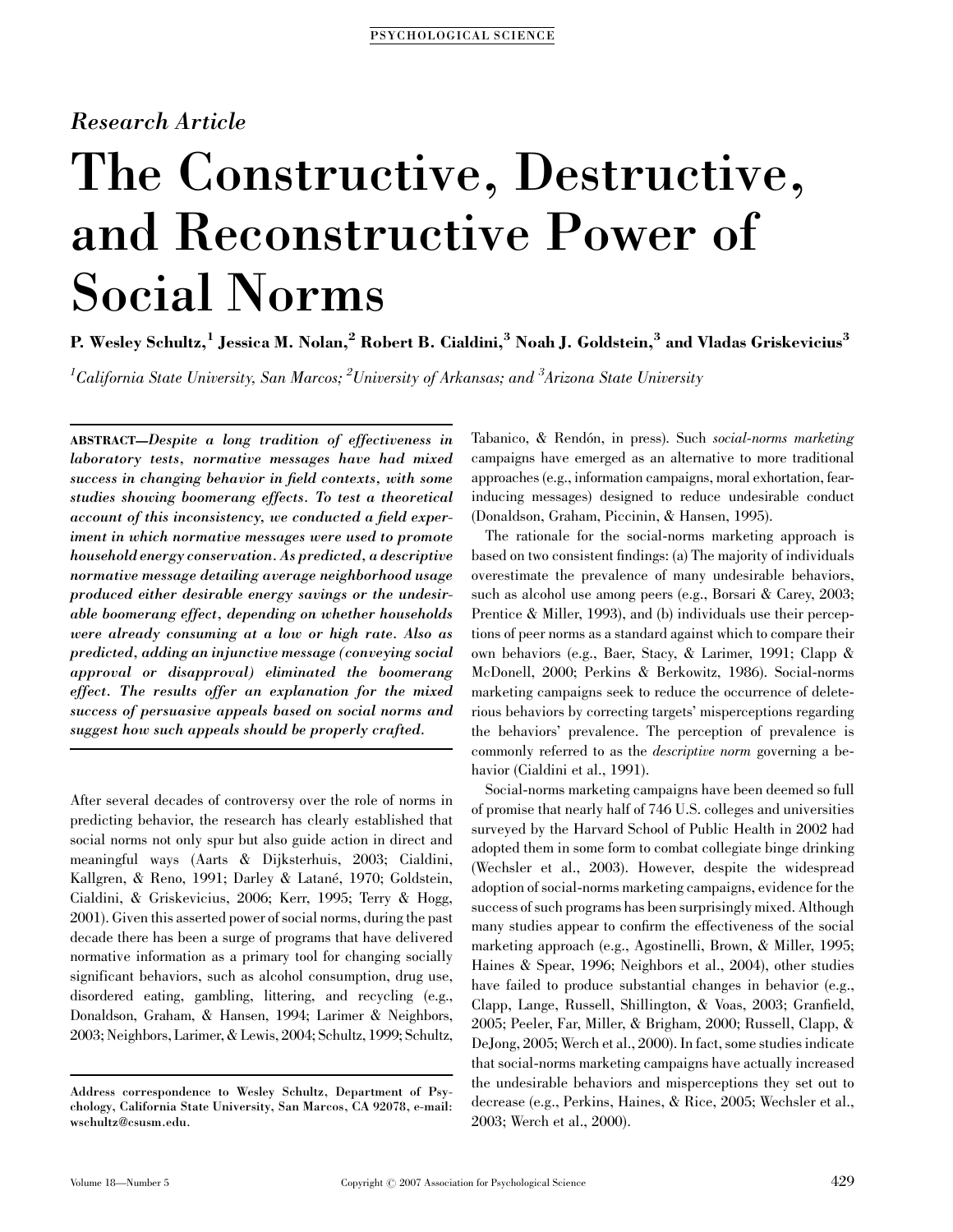A closer analysis of social-norms theory and research provides a potential explanation for the lack of effects and suggests the possibility of boomerang effects. Descriptive norms provide a standard from which people do not want to deviate. Because people measure the appropriateness of their behavior by how far away they are from the norm, being deviant is being above or below the norm. For example, although the majority of college students do overestimate the prevalence of alcohol consumption on campus (see Berkowitz, 2004, for a review), a substantial proportion of them—as many as one fifth by some estimates (e.g., Perkins et al., 2005) and nearly one half by others (e.g., Wechsler & Kuo, 2000)—actually underestimate its prevalence. Because a social-norms marketing campaign provides specific descriptive normative information that can serve as a point of comparison for an individual's own behavior, the descriptive norm acts as a magnet for behavior for individuals both above and below the average. Consequently, a college campaign targeting alcohol consumption might motivate students who previously consumed less alcohol than the norm to consume more. Thus, although providing descriptive normative information may decrease an undesirable behavior among individuals who perform that behavior at a rate above the norm, the same message may actually serve to increase the undesirable behavior among individuals who perform that behavior at a rate below the norm.

Social-norms campaigns are intended to reduce problem behaviors (or increase prosocial behavior) by conveying the message that deleterious behaviors are occurring less often than most people think. But for individuals who already abstain from the undesirable behavior, such normative information can produce unintended and undesirable boomerang effects. Is there a way to eliminate them? According to the focus theory of normative conduct (Cialdini et al., 1991), there is a second type of social norm, in addition to the descriptive norm, that has a powerful influence on behavior—the injunctive norm. Whereas descriptive norms refer to perceptions of what is commonly done in a given situation, injunctive norms refer to perceptions of what is commonly approved or disapproved within the culture (Reno, Cialdini, & Kallgren, 1993). Focus theory predicts that if only one of the two types of norms is prominent in an individual's consciousness, it will exert the stronger influence on behavior (Cialdini & Goldstein, 2004). Thus, in situations in which descriptive normative information may normally produce an undesirable boomerang effect, it is possible that adding an injunctive message indicating that the desired behavior is approved may prevent that effect.

# THE CURRENT RESEARCH

The purpose of the current research was to explore how normative information may differentially affect an important social behavior depending on whether the message recipients' behavior is above or below the norm. In a California community, we

performed a field experiment examining the effects of normative information on household energy consumption. All households received feedback about how much energy they had consumed in previous weeks and descriptive normative information about the average consumption of other households in their neighborhood. Households were divided into two categories at each observation period: those with energy consumption above average for the community and those with energy consumption below average for the community. Households were matched on a baseline measure of energy consumption, and then half of the households were randomly assigned to receive only the descriptive normative information. The other half received the descriptive normative information plus an injunctive message conveying that their energy consumption was either approved or disapproved; specifically, households that consumed less than the average received a message displaying a positively valenced emoticon  $\circledcirc$ , whereas those that consumed more than the average received a message displaying a negatively valenced  $emotion (  $\circledcirc$ ). The dependent measure was residents' subsequent$ actual household energy consumption.

We had three main predictions. First, we expected that descriptive normative information would decrease energy consumption in households consuming more energy than their neighborhood average. Such a result would be indicative of the constructive power of social norms, demonstrating that normative information can facilitate proenvironmental behavior. Second, we expected that descriptive normative information would increase energy consumption—that is, produce an undesirable boomerang effect—in households consuming less energy than their neighborhood average. Such a result would be indicative of the destructive power of social norms, demonstrating that a well-intended application of normative information can actually serve to decrease proenvironmental behavior. Third, we expected that providing both descriptive normative information and an injunctive message that other people approve of low-consumption behavior would prevent the undesirable boomerang effect in households consuming less energy than their neighborhood average; that is, we expected these households to continue to consume at low rates. Such a result would be indicative of the reconstructive power of injunctive messages to eliminate the untoward effects of a descriptive norm.

# Method

# Participants and Design

Participants were 290 households in San Marcos, CA, with visible energy meters. They were selected from three census-block groups and notified about the study through a mailed letter. (Although they were offered the opportunity not to participate, none did so.) The study was a 2 (feedback: descriptive norm only vs. descriptivee plus injunctive information)  $\times$  2 (consumption: above- vs. below-average energy consumption)  $\times$  3 (time: base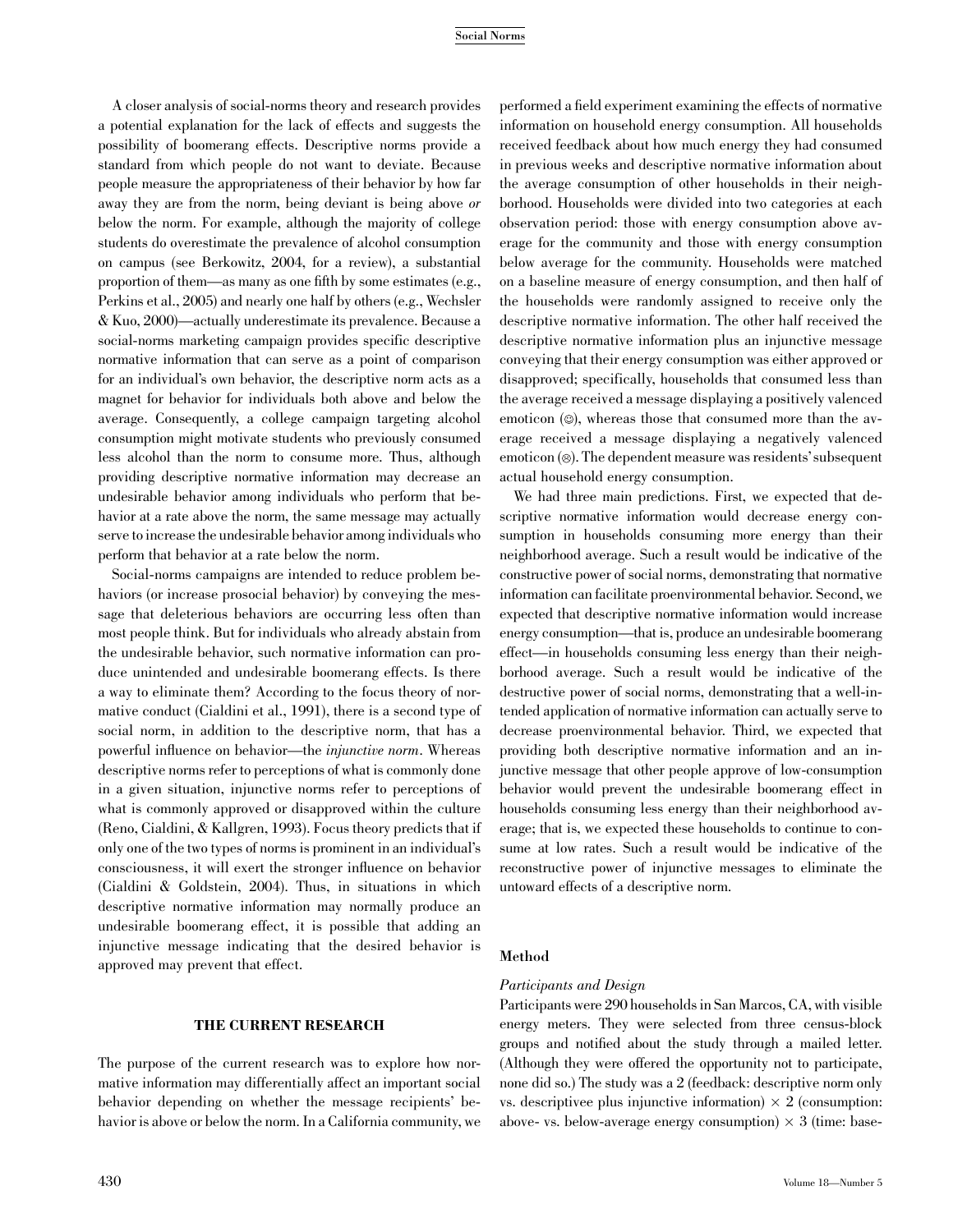line, short-term follow-up, longer-term follow-up) mixed-factorial design. Feedback and consumption were between-participants factors, and time was a within-participants factor.

# Procedure

Prior to any experimental intervention, trained research assistants read the households' electricity meters twice within a 2-week period.<sup>1</sup> The difference between these two readings was used to establish an initial baseline measure of daily energy usage for each household. Households were matched on this baseline measure and randomly assigned to either the descriptive-norm-only condition or the descriptive-plusinjunctive-information condition. This initial baseline energy usage was used for the descriptive normative feedback and to determine the injunctive feedback for the first written message (i.e., whether the household consumed more or less than the average). Two weeks later, researchers took a third meter reading and left written messages on residents' doors. These doorhangers reported energy consumption from the baseline period. One week after that, a second doorhanger was distributed; this message contained normative feedback that reported energy usage between the second baseline reading and distribution of the first doorhanger. Researchers also took a fourth meter reading while distributing this second doorhanger. We took a final meter reading 3 weeks after the distribution of the second feedback message.

Short-term change in electricity usage was calculated by subtracting the meter reading taken the day the first message was distributed from the reading taken the day the second message was distributed. Longer-term change in electricity usage was calculated by subtracting the meter reading taken the day of the second message from the final meter reading.

#### Intervention

After the baseline period, households received a total of two messages left at their doors. For households in the descriptivenorm-only condition, each message contained (a) handwritten information about how much energy (in kilowatt-hours per day) they had used in the previous week (or weeks for the second doorhanger), (b) descriptive normative information about the actual energy consumption of the average household in their neighborhood during that same period (in kilowatt-hours per day), and (c) preprinted suggestions for how to conserve energy (e.g., use fans instead of air conditioning). Households in the descriptive-plus-injunctive-information condition received the same information as did those in the descriptive-norm-only group, with one key addition: If the household had consumed less than the average for the neighborhood, the researcher drew

a happy face  $\circledcirc$ ; if the household had consumed more than the average, the researcher drew a sad face  $(\circledcirc)$ . The valence of the emoticon was used to communicate an injunctive message of approval or disapproval for the amount of energy being consumed. All messages were clearly identified with the university logo and a telephone number that could be used to contact our research team with questions or concerns.

#### Results

Of the 290 households, half were randomly assigned to receive the combined message (descriptive-norm feedback plus the injunctive emoticon), and the other half were randomly assigned to receive only the descriptive-norm feedback. Three households called to withdraw from the study following the initial normativefeedback distribution, resulting in a final sample of 287. At each measurement period, daily household energy consumption was positively skewed ( $M = 15.03$ ,  $SD = 7.10$ , skew = 1.39, range = 1.63–35.88), resulting in more households below the mean than above. Although this introduced slightly unequal sample sizes for the above- and below-average groups, we used the mean as the dividing point for consumption because we believed it would provide a more meaningful number than other measures of central tendency when reported to residents.

#### Short-Term Change in Electricity Usage

The primary focus of our analyses was change in energy consumption, and our key interest was in the pair-wise comparison of baseline and follow-up usage in each of the four betweensubjects cells (see Fig. 1a). For households that consumed more than the average during the baseline period, the descriptivenorm-only feedback produced a significant decrease in energy consumption relative to the baseline ( $M = 20.25$ ,  $SE = 1.03$  vs. baseline  $M = 21.47$ ,  $SE = 0.89$ ;  $n = 64$ ),  $t(63) = 2.17$ ,  $p_{rep} = .93$ ,  $d = 0.55$ . Figure 1a shows this significant change as a reduction of 1.22 kWh in daily energy consumption. Thus, the descriptive normative information led to the desired decrease in energy consumption for the households that were consuming more than the average for their neighborhood. This result illustrates the constructive potential of social norms.

In contrast, for households that were below the mean on baseline energy consumption, the descriptive-norm-only message produced an increase in energy consumption from baseline  $(M = 11.27, SE = 0.46$  vs. baseline  $M = 10.38, SE = 0.33; n = 10.38$ 79),  $t(78) = 2.28$ ,  $p_{\text{rep}} = .94$ ,  $d = 0.52$ . This change is shown in Figure 1a as an increase of 0.89 kWh in daily energy consumption. Thus, the descriptive normative information led to an undesired increase in energy consumption for the households that were consuming less than the average for the neighborhood—a clear example of the destructive potential of social norms.

When the injunctive message was added to the descriptive normative feedback, households that were consuming less energy than average continued to consume at the desirable low rate

<sup>&</sup>lt;sup>1</sup>During the training of our research team, we assessed the reliability of our meter readings. On 157 occasions, two research assistants were assigned to read the same meter. These independent readings correlated at  $r = .999$ . In addition, during our training period, we were able to obtain electricity-usage data from the local utility company for 92 houses in this study. The correlation between this measure and our readings was .96 and .99 on 2 separate months.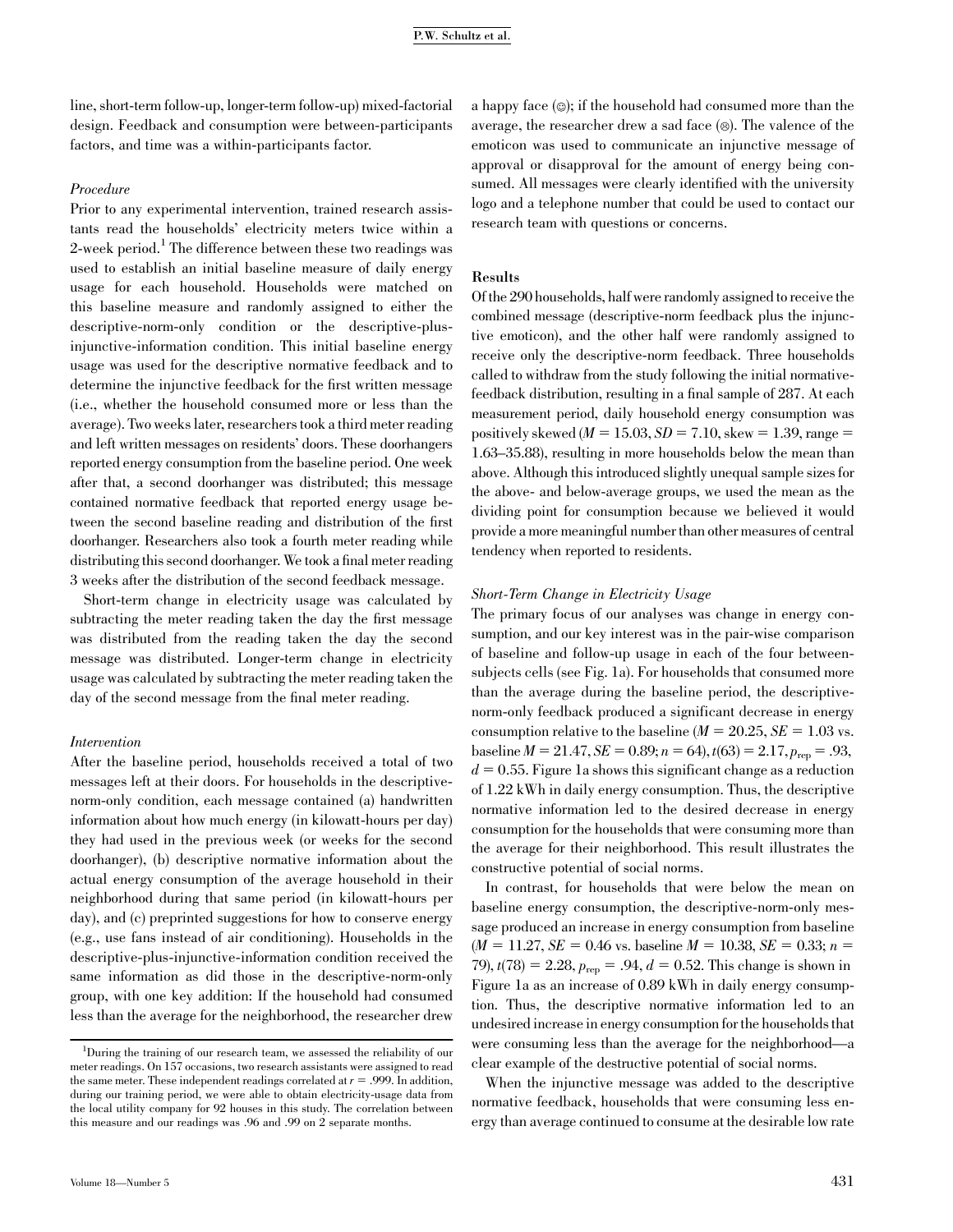

Fig. 1. Difference between baseline daily energy consumption and daily energy consumption during the (a) short-term and (b) longer-term followup periods. Results are shown for the four conditions created by crossing baseline energy consumption (above vs. below average) with feedback received (descriptive normative feedback only vs. descriptive feedback combined with an injunctive message). Error bars show the 95% confidence interval of the pair-wise difference between usage during the follow-up period and during the baseline.

 $(M = 10.58, SE = 0.38$  vs. baseline  $M = 10.34, SE = 0.33; n = 10.58$ 81),  $t(80) = 1.04$ , n.s. That is, the undesirable boomerang effect of increased usage among households low in energy consumption was eliminated when an injunctive message was added to the descriptive normative information. This result highlights the reconstructive potential of social norms. Finally, for households consuming above the average, the combined descriptive-plusinjunctive message served to decrease energy consumption  $(M = 18.91, SE = 0.73$  vs. baseline  $M = 20.63, SE = 0.64;$  $n = 63$ ,  $t(62) = 2.49$ ,  $p_{rep} = .96$ ,  $d = 0.63$ .

#### Longer-Term Changes in Energy Consumption

Of the 287 households in the study, 41 were inconsistently above or below the average across the 2 weeks of normative feedback

and were therefore excluded from the analyses of longer-term change. There were no significant differences in inconsistency rate across the four experimental conditions.

Our analyses of longer-term change followed those for shortterm change, focusing primarily on planned pair-wise comparisons of baseline and follow-up energy usage. As shown in Figure lb, the outcomes were nearly identical to those for the shorter-term measure. For those households that were high in energy consumption at baseline, the descriptive-norm-only message continued to produce the (constructive) decrease in energy consumption, although the difference was not conventionally significant (baseline  $M = 22.32$ ,  $SE = 1.05$  vs. longerterm  $M = 21.29$ ,  $SE = 0.92$ ;  $n = 52$ ),  $t(51) = 1.45$ , n.s. For those households initially low in energy consumption, the descriptivenorm-only condition produced a significant increase in electricity usage (longer-term  $M = 11.13$ ,  $SE = 0.44$  vs. baseline  $M = 10.15$ ,  $SE = 0.34$ ;  $n = 68$ ),  $t(67) = 2.42$ ,  $p_{\text{rep}} = .95$ ,  $d = 0.59$ . That is, the descriptive normative message continued to produce the (destructive) boomerang effect. However, the combined injunctive-plus-descriptive message produced no change from baseline for low-consuming households (longerterm  $M = 10.14$ ,  $SE = 0.37$  vs. baseline  $M = 10.04$ ,  $SE = 0.35$ ;  $n = 70$ ,  $t(69) = 0.64$ , n.s., again illustrating the reconstructive power of normative information when an injunctive element is added to the descriptive normative feedback. Finally, for households that initially consumed more energy than the neighborhood average, the combined descriptive-plus-injunctive feedback continued to produce a significant decrease in energy consumption relative to the baseline (baseline  $M = 20.62$ ,  $SE = 0.64$  vs. longer-term  $M = 19.39$ ,  $SE = 0.62$ ;  $n = 56$ ,  $t(55) = 2.13$ ,  $p_{\text{rep}} = .93$ ,  $d = 0.58$ . Overall, the results for both the short-term measure and the longer-term measure were consistent with predictions.

#### DISCUSSION

The findings of this experiment are highly consistent with predictions derived from the focus theory of normative conduct (Cialdini et al., 1991). Providing residents with descriptive normative information had a dramatically different effect depending on whether they were initially above or below the average level of energy consumption in their neighborhood. Providing high-energy-consuming households with descriptive normative information regarding the average home energy usage in their neighborhood constructively decreased energy consumption. In contrast, for households that were initially low in their base rates of energy consumption, the same descriptive message produced a destructive boomerang effect, leading to increased levels of energy consumption. However, adding an injunctive component to the message proved reconstructive by buffering this unwelcome boomerang effect. That is, for people who were initially low in energy consumption, the same descriptive normative information combined with an injunctive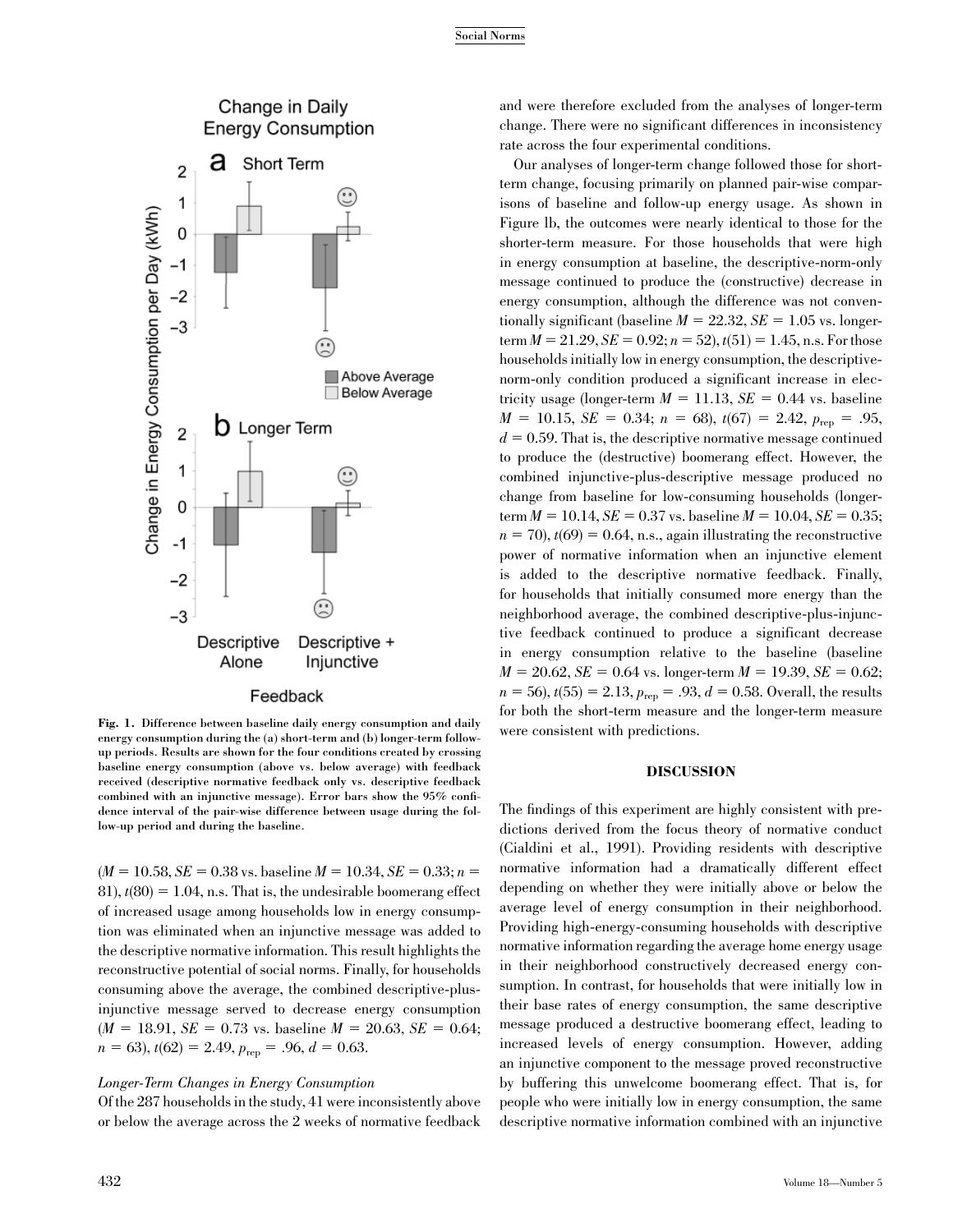message of approval led to continued consumption at the desirable low rate, rather than a significant move toward the mean. Moreover, despite concerns that normative interventions have an effect for only a short time, the longer-term results indicate that the effects of the normative messages continued to be strong even 4 weeks after the initial intervention.

These findings provide a potential explanation for the mixed effects of normative messages in field contexts. Although socialnorm campaigns are typically aimed at individuals whose behavior is less desirable than the norm, the widespread nature of these campaigns nearly ensures that those whose behavior is more desirable than the norm will also receive the message. Our results suggest that for those individuals who tend to engage in destructive behaviors, a descriptive normative message can be a guide to engaging in more constructive behavior; in contrast, for those individuals who already engage in the constructive behavior, a descriptive normative message can be a spur to engaging in more destructive behavior. For example, telling students that a majority of their peers drink ''four or fewer drinks when they party'' sends the message that abstaining from drinking is deviant. Our results demonstrate the potential for such messages to boomerang, but the results also show that an injunctive element of approval is reconstructive in its ability to ameliorate these unwanted effects.

Although the results from our field experiment are quite clear, there are several aspects that warrant additional comment. First, we should point out that the descriptive norm produced the boomerang effect among individuals who were already engaging in the desired behavior. Thus, the overall impact of a normative education campaign will depend on the distribution of the behavior in the population; a campaign could produce an increase, decrease, or no change in the behavior (the latter being most likely). For example, if the distribution of the target behavior is strongly skewed in the positive direction, such that more people are below the norm than above it, then a normative message might increase the behavior in aggregate. Second, prior research has suggested that presenting aligned descriptive and injunctive norms can result in larger behavioral changes than presenting either type of norm in isolation (Cialdini, 2003). Our results show this overall pattern, although the differences were not statistically significant. For example, in the short term, the reduction in energy usage for high-consuming households was 1.72 kWh/day in the descriptive-plus-injunctive condition, compared with 1.22 kWh/day in the descriptive-only condition. Finally, it is useful to consider potential boundary conditions that might limit the range of behaviors to which normative social influence would apply. The target behavior in this study (energy conservation) has a direct personal benefit (saving money), is private, is reoccurring (rather than a one-time action), and has widespread social approval. Although we believe that the current findings will apply to a range of other behaviors (e.g., alcohol consumption, seat-belt use, littering, consumer choices, illegal downloading Acknowledgments—Funding for this study was provided by a grant from the Hewlett Foundation (2001-7396) and by National Science Foundation Graduate Research Fellowships to the fourth and fifth authors. Our appreciation goes to Veronica Briseño, Dulcinea Contreras, Matt Dorlaque, Reginald Hartfield, Edgar Medina, Laura Murphy, Leezel Nazareno, Rene Quiroz, Ronald Tilos, Monica Tinajero, and Christina Wade. Portions of this article were presented at the annual meeting of the American Psychological Society, Los Angeles, California, May 2005.

### **REFERENCES**

- Aarts, H., & Dijksterhuis, A. (2003). The silence of the library: Environment, situational norm, and social behavior. Journal of Personality and Social Psychology, 84, 18–28.
- Agostinelli, G., Brown, J., & Miller, W. (1995). Effects of normative feedback on consumption among heavy drinking college students. Journal of Drug Education, 25, 31–40.
- Baer, J.S., Stacy, A., & Larimer, M. (1991). Biases in the perception of drinking norms among college students. Journal of Studies on Alcohol, 52, 580–586.
- Berkowitz, A.D. (2004). An overview of the social norms approach. In L. Lederman & L. Stewart (Eds.), Changing the culture of college drinking (pp. 193–214). Cresskill, NJ: Hampton Press.
- Borsari, B., & Carey, K. (2003). Descriptive and injunctive norms in college drinking: A meta-analytic integration. Journal of Studies on Alcohol, 64, 331–341.
- Cialdini, R.B. (2003). Crafting normative messages to protect the environment. Current Directions in Psychological Science, 12, 105–109.
- Cialdini, R.B., & Goldstein, N.J. (2004). Social influence: Compliance and conformity. Annual Review of Psychology, 55, 591–622.
- Cialdini, R.B., Kallgren, C.A., & Reno, R.R. (1991). A focus theory of normative conduct. Advances in Experimental Social Psychology, 24, 201–234.
- Clapp, J.D., Lange, J.E., Russell, C., Shillington, A., & Voas, R. (2003). A failed norms social marketing campaign. Journal of Studies on Alcohol, 64, 409–414.
- Clapp, J.D., & McDonnell, A. (2000). The relationship of perceptions of alcohol promotion and peer drinking norms to alcohol problems reported by college students. Journal of College Student Development, 41, 19–26.
- Darley, J.M., & Latané, B. (1970). Norms and normative behavior: Field studies of social interdependence. In J. Macaulay & L. Berkowitz (Eds.), Altruism and helping behavior (pp. 83–102). New York: Academic Press.
- Donaldson, S.I., Graham, J.W., & Hansen, W.B. (1994). Testing the generalizability of intervening mechanism theories: Understanding the effects of adolescent drug use prevention interventions. Journal of Behavioral Medicine, 17, 195–216.
- Donaldson, S.I., Graham, J.W., Piccinin, A.M., & Hansen, W.B. (1995). Resistance-skills training and the onset of alcohol use: Evidence for beneficial and potentially harmful effects in public schools and in private Catholic schools. Health Psychology, 14, 291–300.
- Goldstein, N.J., Cialdini, R.B., & Griskevicius, V. (2006). A room with a viewpoint: Using normative appeals to motivate environmental